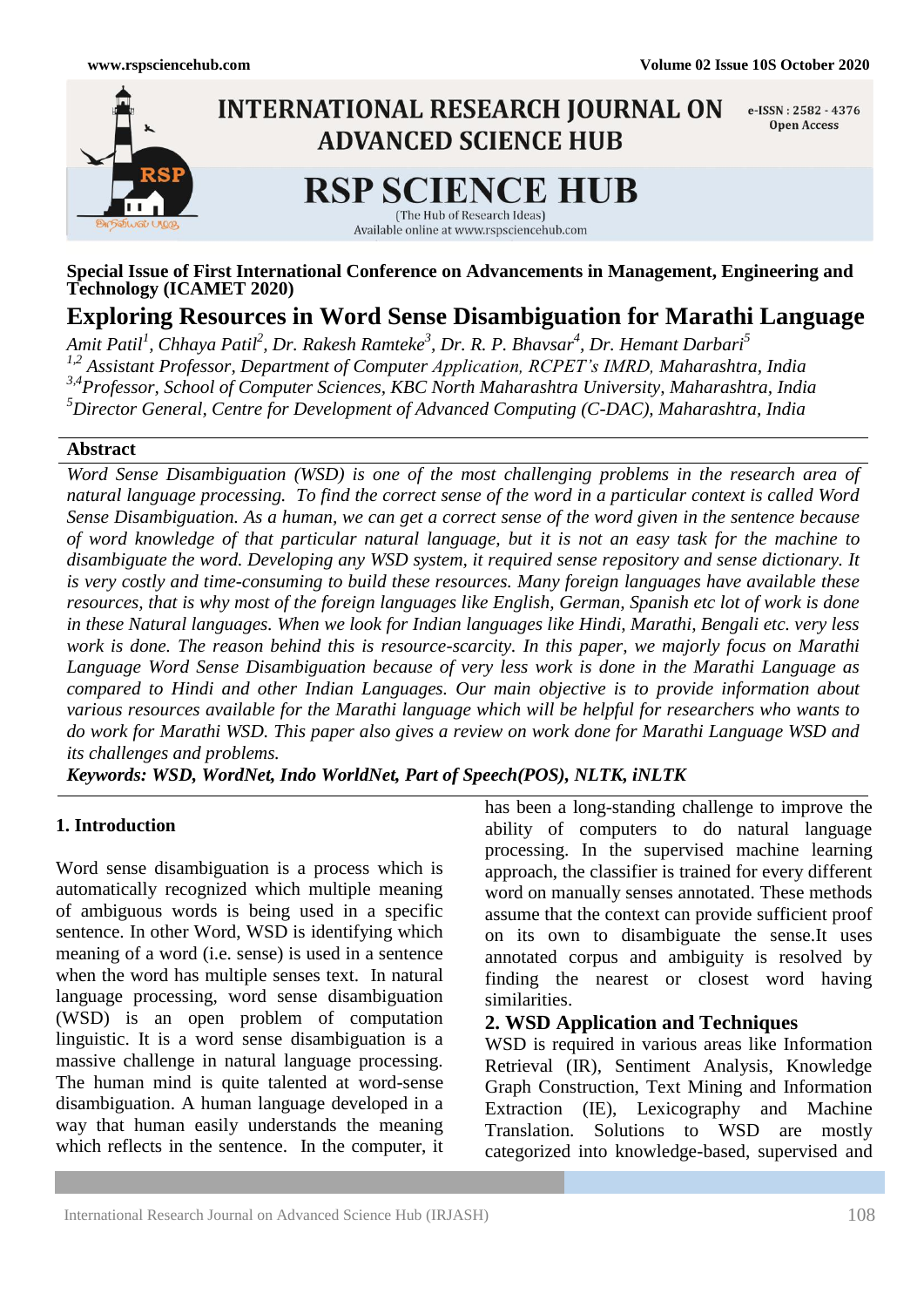unsupervised approaches.

Every machine learning approach has many algorithms. In the supervised approach follows many algorithms are Decision List, Decision Tree, Naïve Bayes, Support Vector Machine (SVM), Logistic Regression, Logistic Regression, [Random](https://www.analyticsvidhya.com/blog/2014/06/introduction-random-forest-simplified/)  [Forest,](https://www.analyticsvidhya.com/blog/2014/06/introduction-random-forest-simplified/) KNN (k- Nearest Neighbours) Ensemble<br>Methods. Neural Networks. etc. In the Methods, Neural Networks, etc. In the Unsupervised approach follows many algorithms are Word Clustering, Context Clustering, Cooccurrence Graph, K-means, Apriori algorithm, etc. The Knowledge Base approach follows many algorithms are Genetic algorithm, Decision Support, Lesk algorithm, Semantic Similarity, Selection Preferences.

The authors [1] explored the work status of WSD in the Marathi Language. Many researchers used different algorithms for disambiguating the Marathi sentence like the graph-based algorithm to resolve ambiguity based on word sense and context domain. The researcher used Genetic Algorithm technique through which they resolve the ambiguity of the words based on their context domain and their senses. Other authors used approach consists of a modified Lesk algorithm with Support Vector Machine. etc. The accuracy of every algorithm is depends on text corpus and different techniques applied to the data set.

# **2.1 Marathi Language and its Word Categories**

Marathi is the Indo-Aryan language. This language of Sanskrit origin. The Marathi language is the official language of Maharashtra state, a state in India. The language is most speakers in word wide. Approximately 90 million people in India speak this language. Maharashtra is a Southern state in India, the dialects of Marathi include Varhadii, Gawdi of Goa, Nagpuri Marathi, Dangii, Malwani, Kudali, Kasargod, Kosti, Ahirani of Khandeshi, etc. The Marathi language follows the Subject, Object, Verb, Nouns inflect for gender, number, etc. The Marathi language is eight main POS (Part of Speech). These are Noun, Verb, Adjective, Adverb, Pronoun, Postposition, Conjunction and Interjection [3].

#### **3. Marathi Language Resources**

One of the challenges in researching Marathi

Language WSD is a lack of resources. Still, some peoples started research work for Marathi Language and developed some Marathi Language WSD. In this section, we try to give information about resources available for Marathi Language which will useful for researchers, who want to work on this problem.

# **3.1 Marathi WorldNet**

This is a machine readable dictionary based English WordNet. It is not just a traditional dictionary, but more than this. This dictionary gives different relations between synsets or synonym sets represented as unique concepts. It is developed by Dr. Pushpak Bhattacharya with his team at IIT, Bombay. Marathi WorldNet is organized as a semantic network of large electronic databases.

Paradigmatic relations such as synonymy, hyponymy, antonymy and entailment etc. are used to construct it. It is widely used lexical database today for research in NLP for Marathi language, the different senses called synonym sets or synsets for each open-class word like nouns, verbs, adjectives, and adverbs are listed by Marathi WordNet. It has the index\_txt file to Provides information about all words present in Wordnet, the data\_txt file for Providing the details of every word in the index file and the onto txt file which Provides ontology details of the words in data file [2].

# **Example:**

# **data\_txt File-**

Structure of Data\_txt: Example 00054554 03 02 फसवणे:चकवणे0001 0400 00000183 | फसेल असे करणे:"नकली मालाची ववक्री करून दुकानदार लोकाांना फसवतात."

#### Synset id=00054554

POS=03 number of words present in synset=02 Synsets= फसवणे:चकवणे

Number of relations lexical as well as semantic=0001

Four-digit code relation id=0400 synset\_id for which that relation exists=00000183 gloss= फसेल असेकरणे

Example sentence=:"नकली मालाची ववक्री करून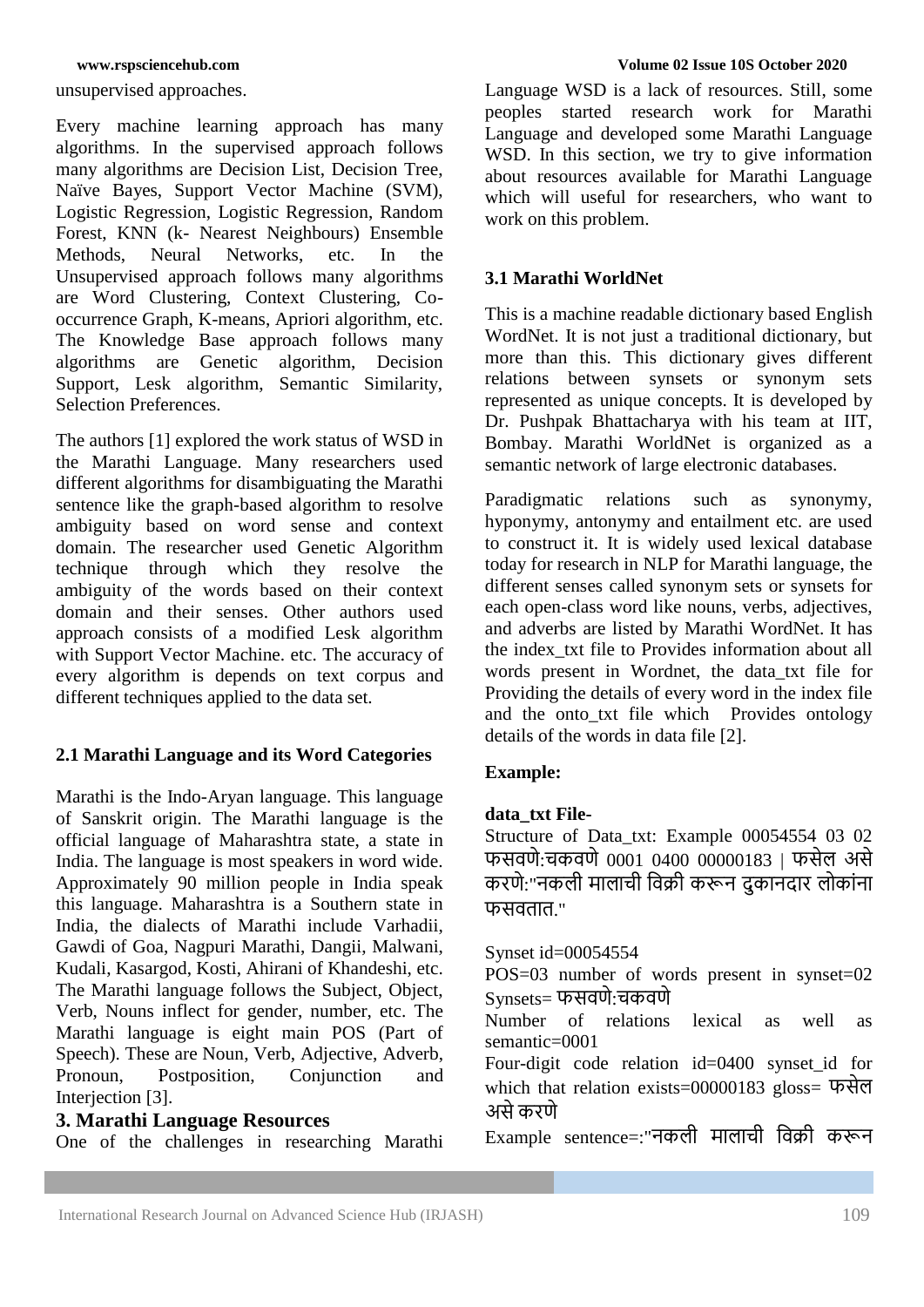# दुकानदार लोकाांना फसवतात."

Here part of speech (pos): 1(noun), 2(adjective), 3(verb), 4(adverb) first four-digit relation type represented and the second four-digit represents the order of words from two synsets for which relation holds.

# **index\_txt File-**

Consider the example from index\_txt file: गीत 01 01 0400 01 00004897

In the example: word= गीत pos=01 {\*pos: 1(noun),  $2$ (adjective),  $3$ (verb),  $4$ (adverb)} number of relations exists for word in all its senses=01 number of senses=01 and sense id is=00004897 in the data\_txt.txt file.

# **onto\_txt File-**

Structure of Onto\_txt : 00000051 0001 00000044 |वेळ (Time) {TIME उदाहरणे :- सकाळ, वदवस इत्यादी}

onto id= 00000051 0001 indicates that parent exists parent onto id= 00000044 onto description=(Time).

# **3.2 Indo WordNet**

Based on [EuroWordNet](https://en.wikipedia.org/wiki/EuroWordNet) dictionary, IndoWordNet is developed. Eighteen [scheduled languages of](https://en.wikipedia.org/wiki/Scheduled_languages_of_India)  [India,](https://en.wikipedia.org/wiki/Scheduled_languages_of_India) namely Marathi, Hindi, Malayalam, Telugu, Kashmiri, Bodo, Bangla, Gujarati, Kannada, Odia, Konkani, Manipuri, Assamese, Punjabi, Nepali, Tamil, Sanskrit and Urdu represent the lexical linked knowledge base of IndoWordNet. It is an online interface, which users can get outcomes according to needs in various organizations. The Look and feel of IndoWordNet are same as a customary word reference keeping the user versatility. IndoWordNet database structure is imported from English WordNet which is present on Princeton University site [4].

In IndoWordNet there are 32829 synsets of Marathi Language are available [5]. The following table gives details of it.

**Table.1. Synset count of IndoWordnet for Marathi**

| Marathi<br>Language | <b>Noun</b> | <b>Verb</b> | Adj. | Adv. | <b>Total</b> |
|---------------------|-------------|-------------|------|------|--------------|
|                     | 23599       | 3345        | 5325 | 559  | 32829        |

# **3.3 NLP Libraries**

Most of the NLP applications required preprocessing of the text. The libraries that are more useful while using python for text processing are the Indic NLP Library and Natural Language Toolkit for Indic Languages (iNLTK). These two libraries support many Indian languages including Marathi.

# **3.3.1 Indic NLP Library**

This Library is intended to build Python-based libraries for common text processing and Natural Language Processing in Indian languages. Most of the Indian languages have similarities in terms of script, phonology, language syntax, etc. and this library gives a general solution commonly required toolsets for Indian language text.

Using this library you can do Text Normalization, Script Information, Word Tokenization and Detokenization, Sentence Splitting, Word Segmentation, Syllabification, Script Conversion, Romanization, Translation, etc. for the Marathi Language.

# **3.3.2 Natural Language Toolkit for Indic Languages (iNLTK)**

The [iNLTK](https://github.com/goru001/inltk) library is equivalent to the NLTK Python package. This library provides features that an NLP application developer required. It provides Tokenization, Generates similar sentences from given text input, Identifies the language of a text, Text completion, Word Embedding, and Text Generation in 13 Indic Languages including the Marathi Language. iNLTK is an open-source NLP library that support Marathi Language also [6-10].

# **3.4 Marathi Nominal Morpheme Segmenter**

Marathi Nominal Morpheme Segmenter is a noun segmenter for Marathi Language developed as M.Phil project and available on Computational Linguistics R & D, JNU [7].

# **3.5 IndicCorp**

One of the largest publicly-available corpora for Indian languages is IndicCorp. This corpora is created for thirteen Indian Languages, Marathi is one of them. IndicCorp corpora consist of